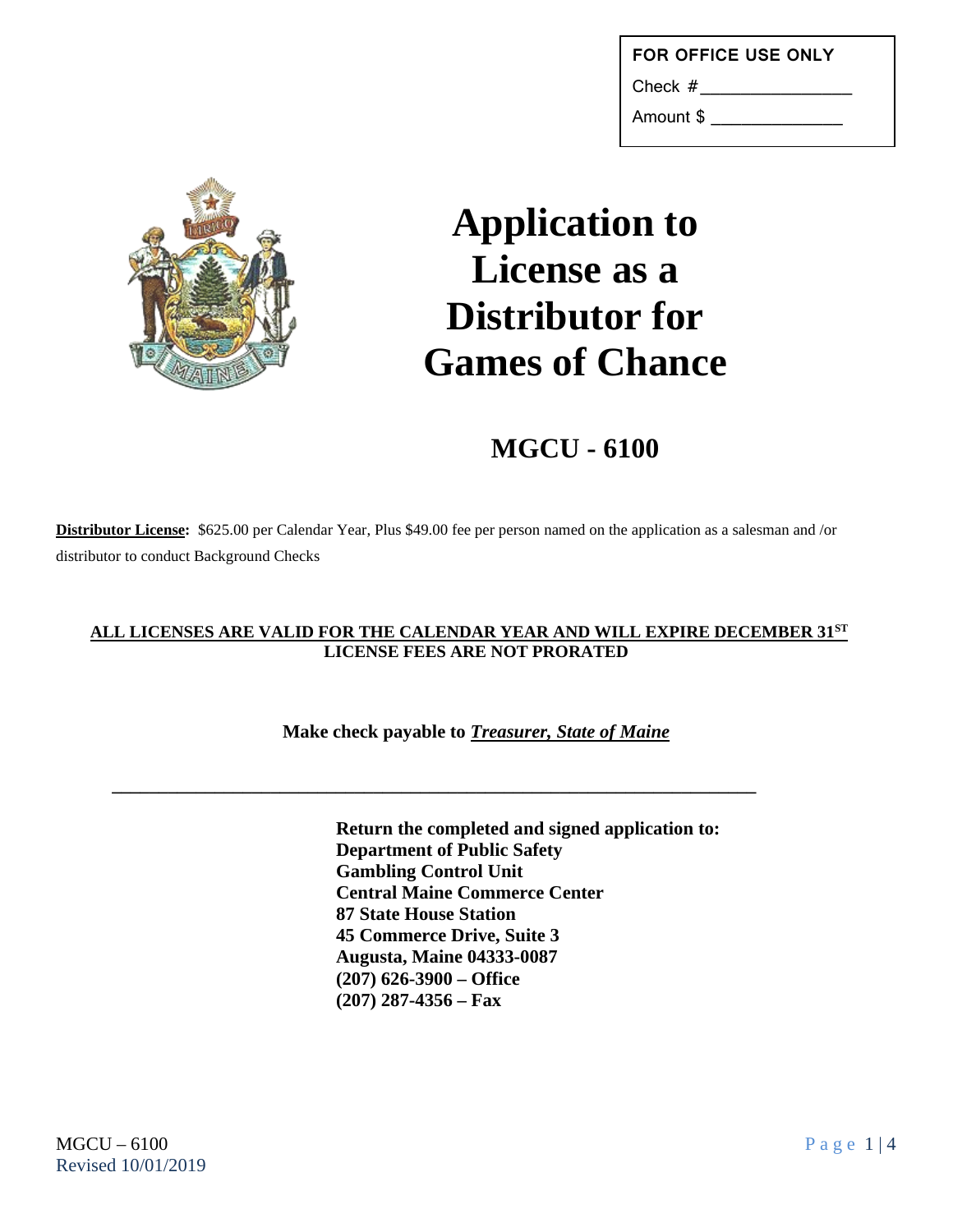|  | 1. Application for Calendar Year: |  |
|--|-----------------------------------|--|
|--|-----------------------------------|--|

|                                               |                                                                                              |  | 2. Business (Corporation, Partnership or Unincorporated Association) or Applicant (Individual) Name:           |
|-----------------------------------------------|----------------------------------------------------------------------------------------------|--|----------------------------------------------------------------------------------------------------------------|
|                                               |                                                                                              |  |                                                                                                                |
|                                               |                                                                                              |  |                                                                                                                |
|                                               |                                                                                              |  |                                                                                                                |
|                                               |                                                                                              |  |                                                                                                                |
|                                               |                                                                                              |  |                                                                                                                |
|                                               | or Unincorporated Association. (If additional space is needed use a separate sheet of paper) |  | 5. List All Names and Addresses of any Owners with a 10% or Greater Interest if a Corporation, Partnership,    |
|                                               |                                                                                              |  |                                                                                                                |
|                                               | Name: First Middle                                                                           |  | Last                                                                                                           |
|                                               |                                                                                              |  |                                                                                                                |
|                                               |                                                                                              |  |                                                                                                                |
|                                               |                                                                                              |  |                                                                                                                |
| (If no, explain on a separate sheet of paper) | 6. Are the individual(s) listed in section #5 residents of the State of Maine?               |  |                                                                                                                |
| <b>YES</b><br>NO                              |                                                                                              |  |                                                                                                                |
|                                               | this jurisdiction or any other jurisdiction? (If yes, explain on a separate sheet of paper)  |  | 7. Have any individuals listed in section #5 ever been convicted of a Class A, B, or C crime or similar law in |

**YES NO**

 $MGCU - 6100$  Page 2 | 4 Revised 10/01/2019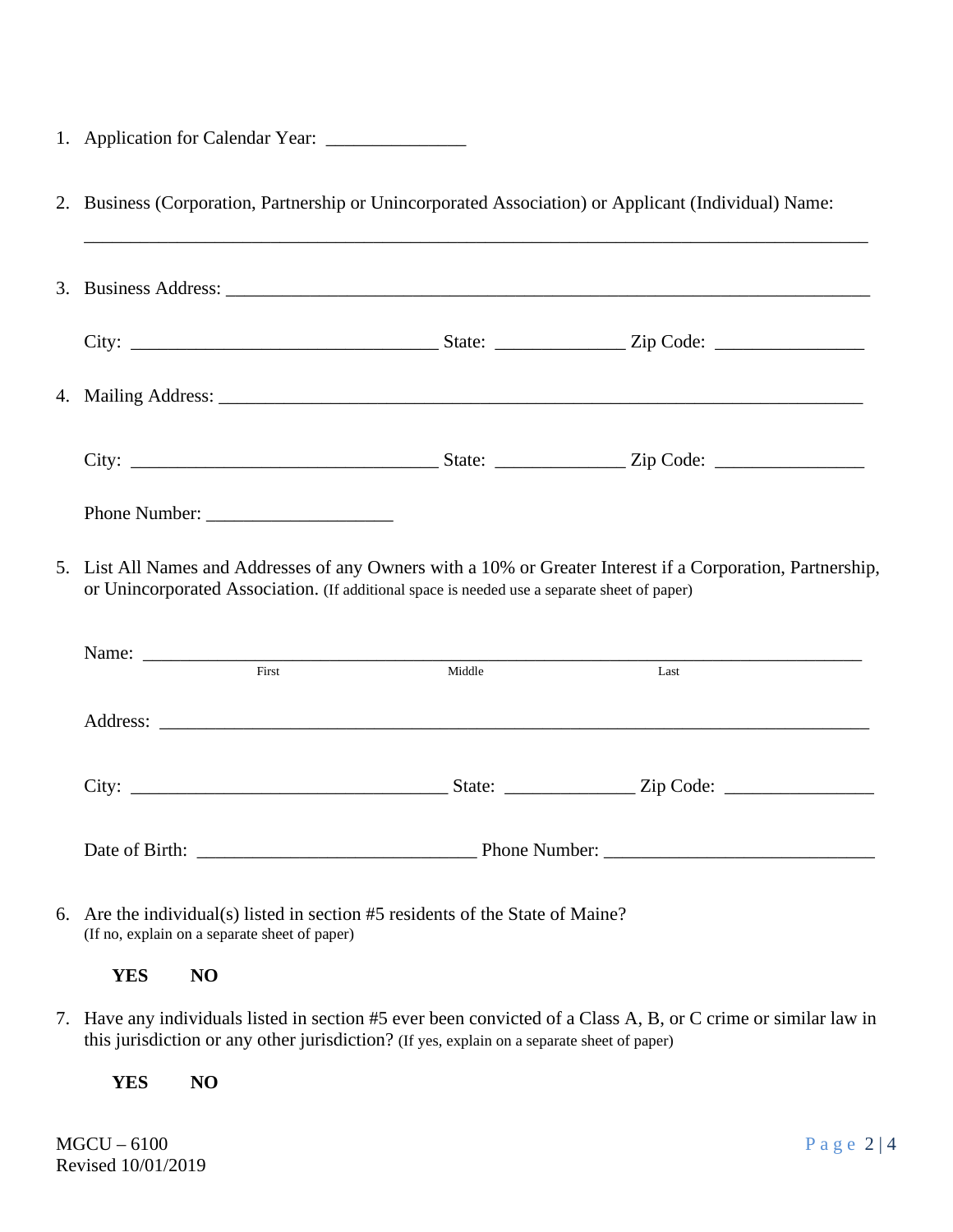8. Have any of the individuals listed in section #5 had a Distributor's License suspended or revoked? (If yes, explain on a separate sheet of paper)

9. If you are a Distributor representing a non-resident firm or firms, list name(s) and addresses(s) of those firms: (If additional space is needed use a separate sheet of paper)

| Name:<br><u> 1990 - Johann Barn, mars ann an t-Amhraid ann an t-Amhraid ann an t-Amhraid ann an t-Amhraid ann an t-Amhraid ann an t-Amhraid ann an t-Amhraid ann an t-Amhraid ann an t-Amhraid ann an t-Amhraid ann an t-Amhraid ann an t</u> |                                   |  |
|-----------------------------------------------------------------------------------------------------------------------------------------------------------------------------------------------------------------------------------------------|-----------------------------------|--|
|                                                                                                                                                                                                                                               |                                   |  |
| Address:                                                                                                                                                                                                                                      |                                   |  |
|                                                                                                                                                                                                                                               |                                   |  |
|                                                                                                                                                                                                                                               |                                   |  |
|                                                                                                                                                                                                                                               | State: <u>_____</u> Zip Code: ___ |  |

10. Name and addresses of **ALL** sales personnel in the firm who will be engaged in selling or distributing your gambling material within the State of Maine under the license in which you are applying for: (If additional space is needed use a separate sheet of paper)

| $\overline{First}$ | Middle                                                                                                                                                                                                                                  | Last |
|--------------------|-----------------------------------------------------------------------------------------------------------------------------------------------------------------------------------------------------------------------------------------|------|
|                    |                                                                                                                                                                                                                                         |      |
|                    |                                                                                                                                                                                                                                         |      |
|                    |                                                                                                                                                                                                                                         |      |
| $\overline{First}$ | Name: Name: Name: Name: Name: Name: Name: Name: Name: Name: Name: Name: Name: Name: Name: Name: Name: Name: Name: Name: Name: Name: Name: Name: Name: Name: Name: Name: Name: Name: Name: Name: Name: Name: Name: Name: Name:<br>Middle | Last |
|                    |                                                                                                                                                                                                                                         |      |
|                    |                                                                                                                                                                                                                                         |      |
|                    |                                                                                                                                                                                                                                         |      |
|                    |                                                                                                                                                                                                                                         |      |